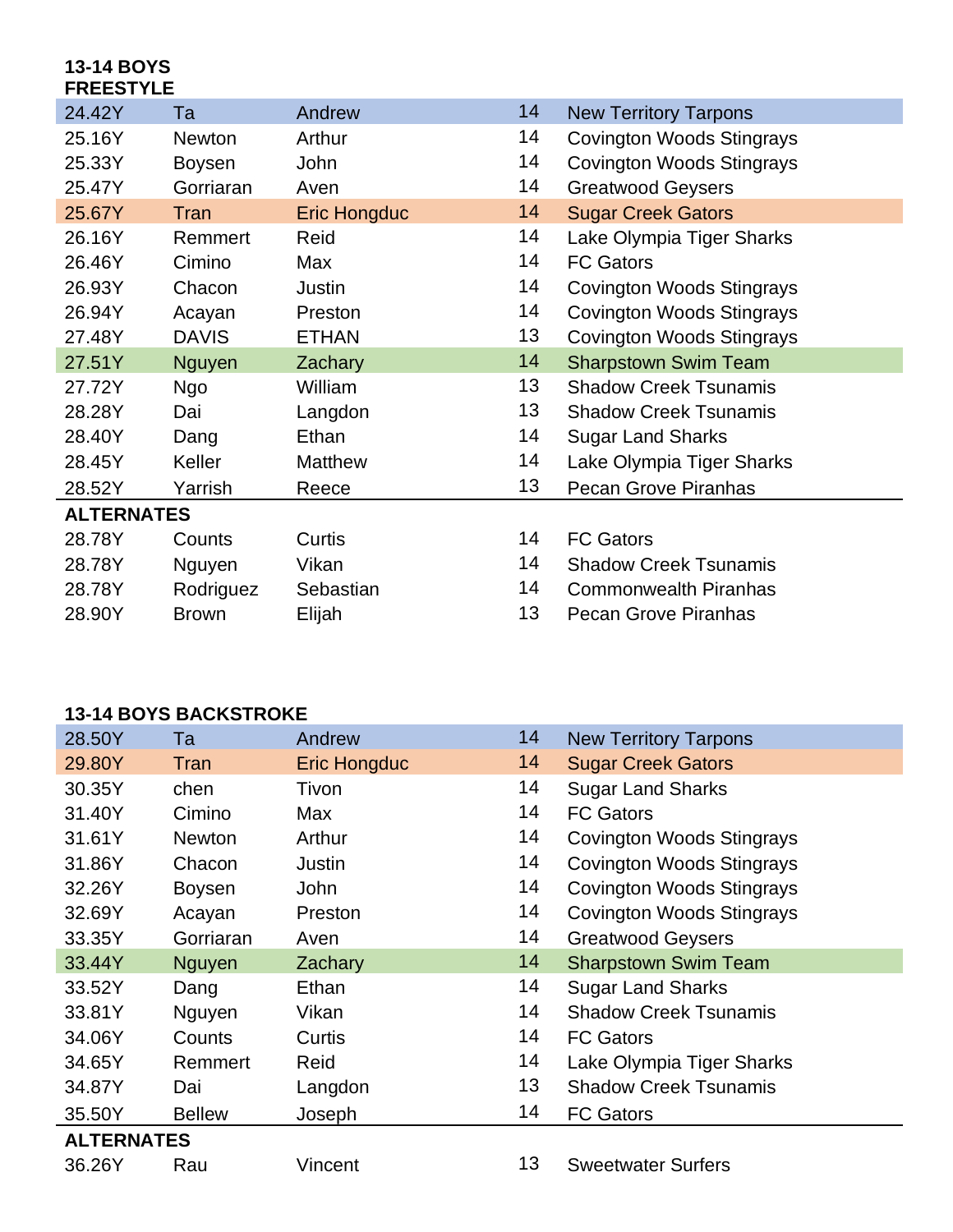| 36.62Y | <b>Bingham</b> | Hayden | 14 Sienna Stingrays              |
|--------|----------------|--------|----------------------------------|
| 36.81Y | Diab           | Sami   | 13 FC Gators                     |
| 37.22Y | Oxley          | Daniel | <b>Meadows Marlins Swim Team</b> |

## **13-14 BOYS BREASTSTROKE**

| 33.75Y            | Та            | Andrew              | 14 | <b>New Territory Tarpons</b>     |
|-------------------|---------------|---------------------|----|----------------------------------|
| 34.22Y            | Tran          | <b>Eric Hongduc</b> | 14 | <b>Sugar Creek Gators</b>        |
| 34.51Y            | Chacon        | Justin              | 14 | Covington Woods Stingrays        |
| 34.60Y            | Chau          | Benjamin            | 14 | <b>Sugar Land Sharks</b>         |
| 35.38Y            | Diab          | Sami                | 13 | <b>FC Gators</b>                 |
| 35.90Y            | Dang          | Ethan               | 14 | <b>Sugar Land Sharks</b>         |
| 35.90Y            | Remmert       | Reid                | 14 | Lake Olympia Tiger Sharks        |
| 36.03Y            | Cimino        | Max                 | 14 | <b>FC Gators</b>                 |
| 36.33Y            | Olvera        | <b>Brayden</b>      | 14 | <b>Greatwood Geysers</b>         |
| 36.57Y            | Acayan        | Preston             | 14 | <b>Covington Woods Stingrays</b> |
| 37.02Y            | <b>Brown</b>  | Elijah              | 13 | <b>Pecan Grove Piranhas</b>      |
| 37.31Y            | Dai           | Langdon             | 13 | <b>Shadow Creek Tsunamis</b>     |
| 38.22Y            | <b>Nguyen</b> | Zachary             | 14 | <b>Sharpstown Swim Team</b>      |
| 38.32Y            | <b>Bellew</b> | Joseph              | 14 | <b>FC Gators</b>                 |
| 38.40Y            | Nguyen        | Vikan               | 14 | <b>Shadow Creek Tsunamis</b>     |
| 38.51Y            | Cone          | Finn                | 14 | Covington Woods Stingrays        |
| <b>ALTERNATES</b> |               |                     |    |                                  |
| 38.53Y            | Oxley         | Daniel              | 13 | <b>Meadows Marlins Swim Team</b> |
| 38.84Y            | Yarrish       | Reece               | 13 | <b>Pecan Grove Piranhas</b>      |
| 39.05Y            | Garcia        | Elliott             | 14 | Covington Woods Stingrays        |
|                   |               |                     |    |                                  |

#### **13-14 BOYS BUTTERFLY**

| 26.64Y | Та            | Andrew              | 14 | <b>New Territory Tarpons</b>     |
|--------|---------------|---------------------|----|----------------------------------|
| 27.50Y | <b>Boysen</b> | John                | 14 | <b>Covington Woods Stingrays</b> |
| 27.99Y | <b>Newton</b> | Arthur              | 14 | <b>Covington Woods Stingrays</b> |
| 28.50Y | Tran          | <b>Eric Hongduc</b> | 14 | <b>Sugar Creek Gators</b>        |
| 28.63Y | Gorriaran     | Aven                | 14 | <b>Greatwood Geysers</b>         |
| 29.20Y | Cimino        | Max                 | 14 | <b>FC Gators</b>                 |
| 29.48Y | Remmert       | Reid                | 14 | Lake Olympia Tiger Sharks        |
| 29.65Y | chen          | Tivon               | 14 | <b>Sugar Land Sharks</b>         |
| 31.50Y | <b>Nguyen</b> | Zachary             | 14 | <b>Sharpstown Swim Team</b>      |
| 31.78Y | Acayan        | Preston             | 14 | <b>Covington Woods Stingrays</b> |
| 32.09Y | Ngo           | William             | 13 | <b>Shadow Creek Tsunamis</b>     |
| 32.16Y | Oxley         | Daniel              | 13 | <b>Meadows Marlins Swim Team</b> |
|        |               |                     |    |                                  |